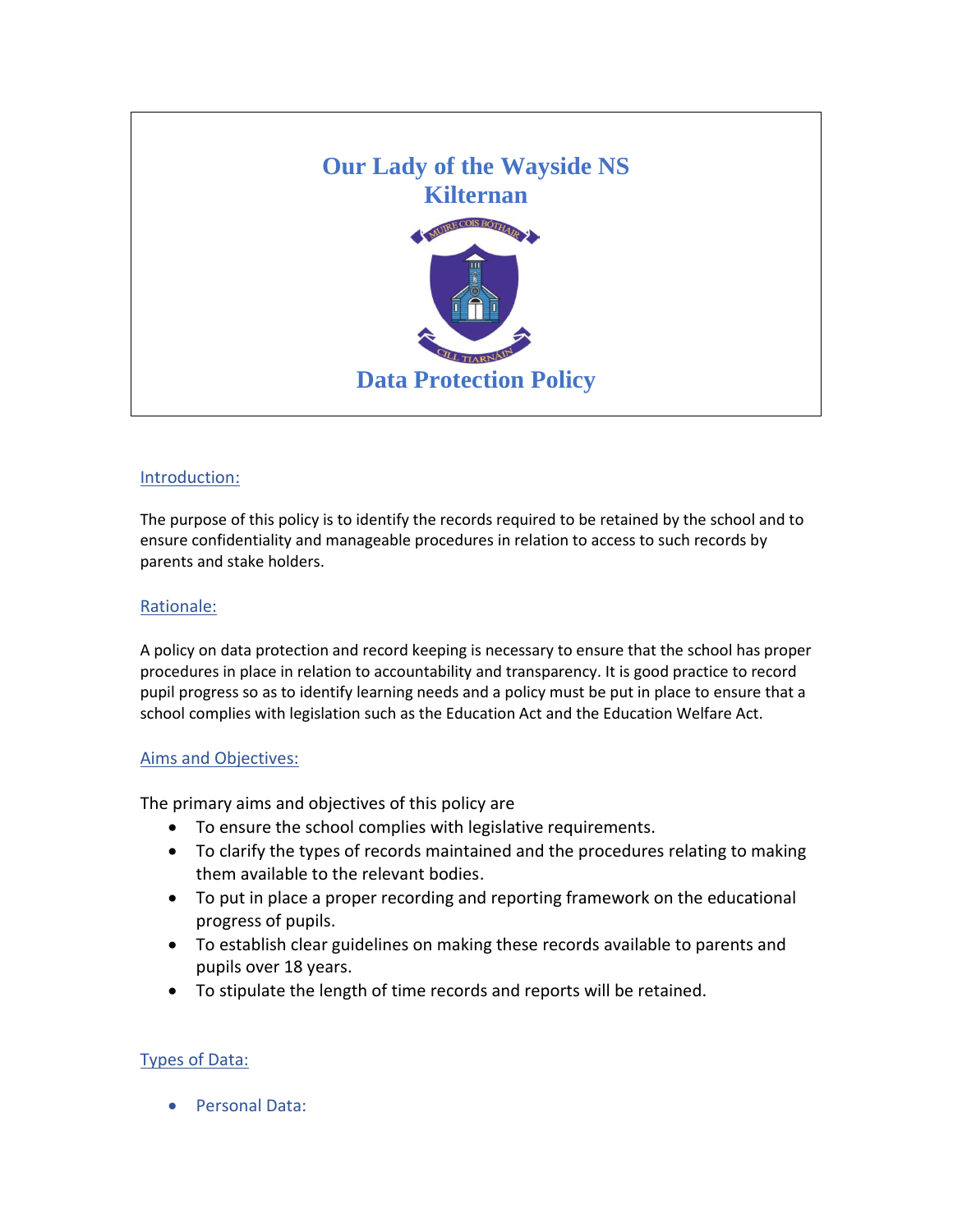This data, in the form of an Enrolment Form relates to personal details of the pupils, such as name, address, date of birth, nationality, religious belief, medical details, dietary information, PPS Number. It includes contact details for parents/guardians. Enrolment forms are kept in the secretary's office.

## • Pupil Records:

Pupil records contain: Personal details of the pupil School Report Cards Psychological Assessments (if any) Attendance records Diagnostic Test Reports

• Learning Support/Resource Data Individual Education Plans (where appropriate) Screening Tests Standardised Test Results

## Staff Data

Name, address, contact details.

 Administrative Data Attendance reports Roll Books Registers Accident report Books

# Access to Records:

The following will have access where relevant and appropriate to the data listed above:

- Parents/Guardians
- Past Pupils over 18
- Health Service Executive
- Designated School Personnel
- DES (Department of Education and Science)
- First and Second Level schools (where relevant)

A parental authorisation form must be completed by parents in the event of data being transferred to outside agencies such as health professionals etc.

A school report is issued to parents/guardians of all pupils at the end of the school year. The obligation is on parents/guardians to keep the school informed of current address details.